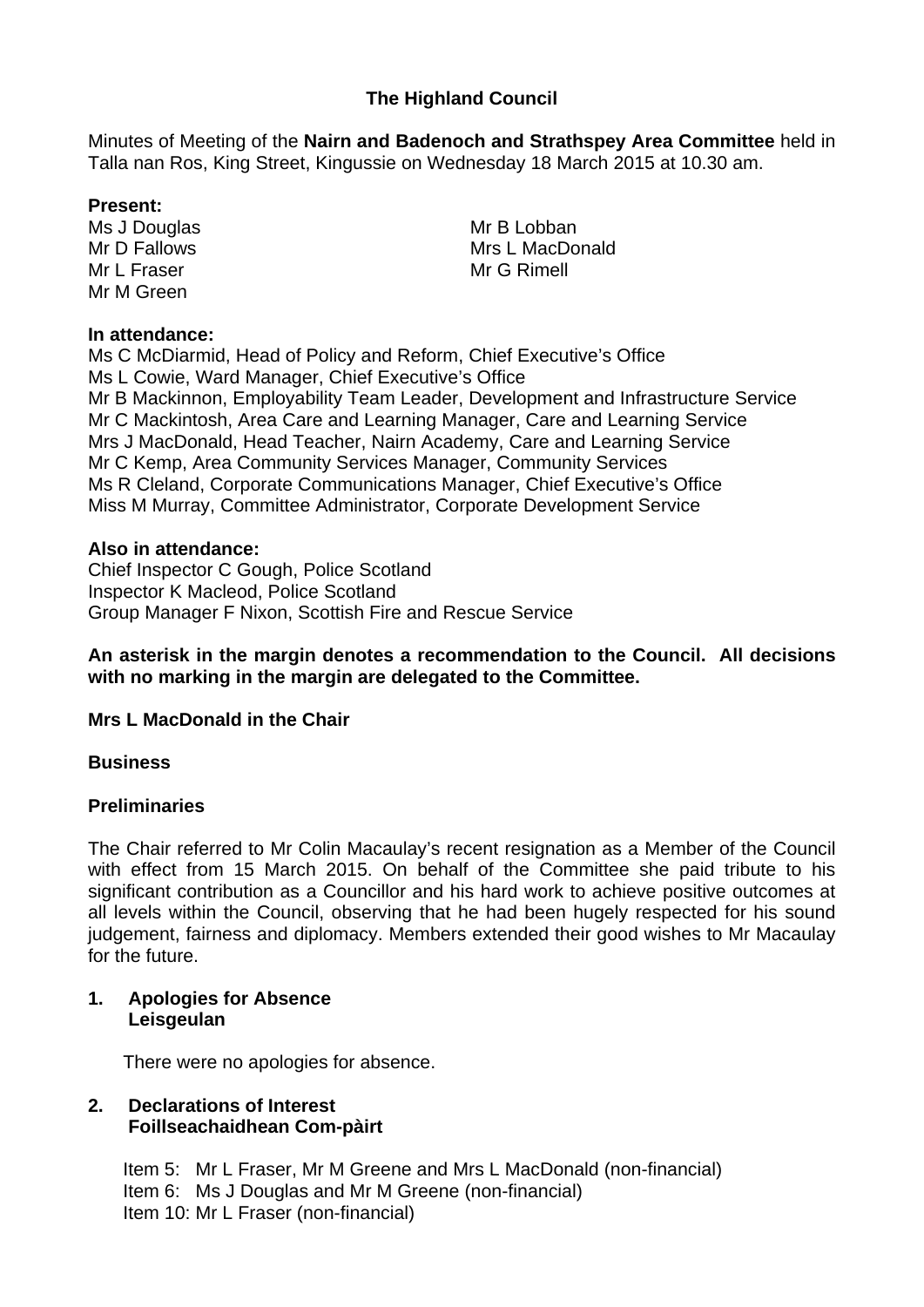### **3. Police Scotland – Area Performance Summary Poilis na h-Alba – Geàrr-chunntas Coileanaidh Sgìreil**

There had been circulated Report No NBS/01/15 dated 5 March 2015 by the Highland South Area Commander, Police Scotland, which provided a local summary update to Committee Members on progress with reference to the local priorities within the Highland 2014-17 Policing Plan.

The Chief Constable also provided an update on a number of matters raised by Members at the meeting of the Committee held on 25 September 2014 in regard to the use of seatbelts on school buses; the 101 system, Police Scotland's contact number for non-emergency calls, and performance information in this regard; and in relation to fuel theft.

During discussion, Members raised the following points:-

- the positive work being undertaken was welcomed and appreciation was expressed to local officers for their hard work and proactive and prompt responses on the ground to issues raised by Members and for the level of partnership working they undertook in the Area;
- in regard to emergency planning that consideration be given to how the wider community could be involved in supporting and assisting vulnerable people to address any gaps that may exist in terms of agency involvement, and the opportunities to consider this issue in a local community planning context;
- in regard to hate crime it was important to provide education in schools at an early stage to emphasise that this was a crime and as a measure to combat bullying behaviour;
- that Police Scotland be commended on the 101 Service which it was suggested was now operating well;
- that the low number of major incidents of crime in the Area was welcomed;
- it was suggested that the introduction of the average speed cameras on the A9 had significantly improved safety on the road and that increasing the limit for HGVs had also been an important measure in this regard;
- that it would be helpful to have more information included in the statistics on doorstep crime and in relation to the work of Public Protection Unit to better publicise the high detection rates being achieved; the Chief Inspector confirmed that he would investigate how best this data could be extracted and presented;
- with reference to Priority 5 Protecting People and also the establishment of a National Child Abuse Investigation Unit in Inverness, it was noted that there were no specific performance indicators included in the report in relation to child abuse and that while it was recognised this was an extremely sensitive issue it was important that Members and the public had a sense of confidence that the upmost was being done in the Area to address the problem; in his response the Chief Inspector advised that he would raise Members comments on this issue with the relevant officer within Police Scotland; and
- that the positive impact of lowering of the drink driving limit in terms of the reduction in the number of drink driving offences was welcomed.

The Committee **NOTED** the progress report in relation to the 5 Priorities: Road Safety, Alcohol and Drug Abuse/Misuse, Antisocial Behaviour/Disorder, Crimes of Dishonesty and Protecting People.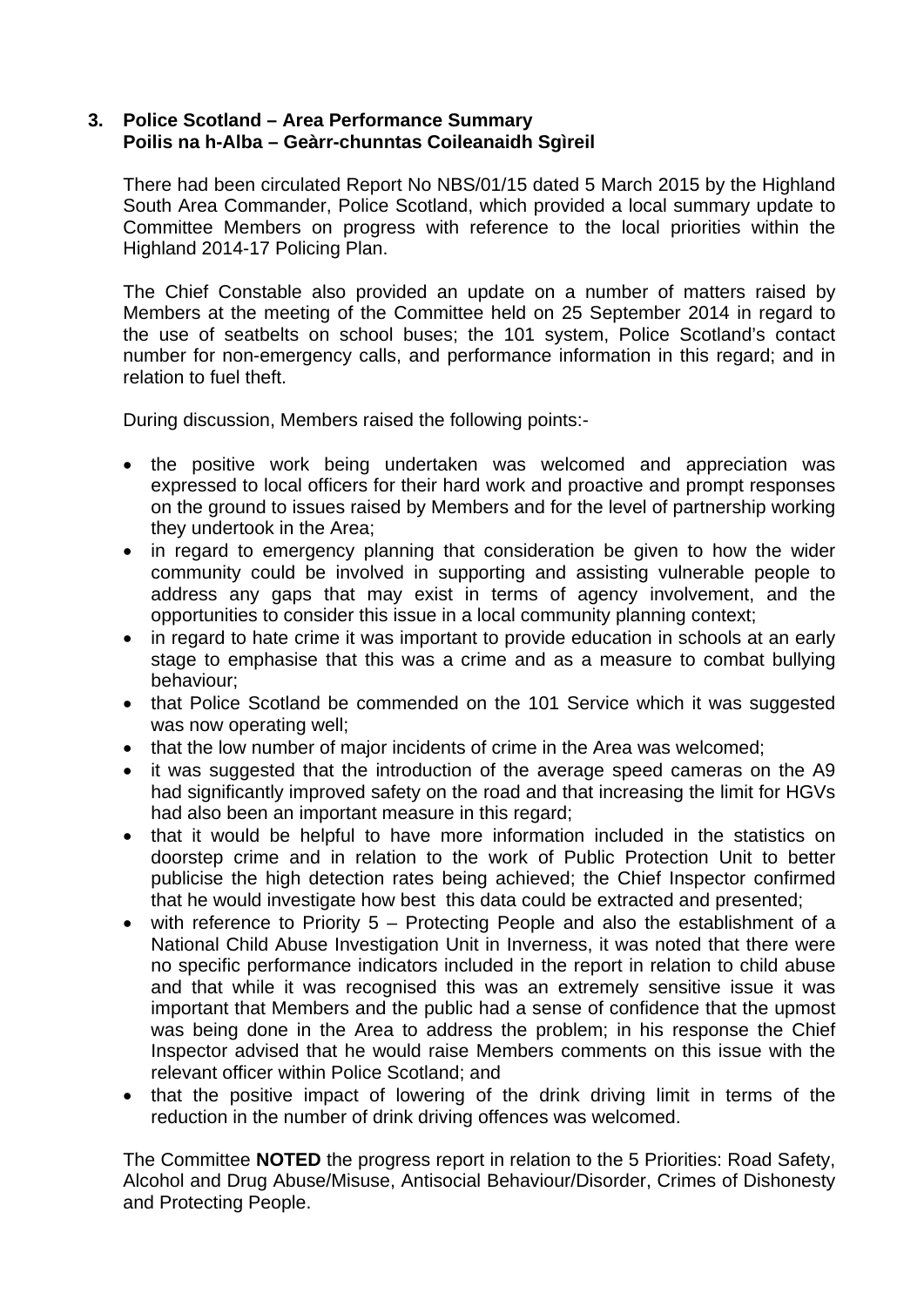#### **4. Scottish Fire and Rescue Area Committee Performance Report for 2014-15 Aithisg Coileanaidh Comataidh Sgìreil Seirbheis Smàlaidh agus Teasairginn na h-Alba airson 2014-15**

There had been circulated Report No NBS/02/15 dated 3 March 2015 by the Local Senior Officer for Fire and Rescue which detailed fire and rescue service performance against the key areas of planned activity identified during the Ward consultation sessions. Activity areas were identified through a range of Intervention, Prevention and Protection activities delivered in partnership to reduce risk to the communities in Nairn and Badenoch and Strathspey. The report also included a briefing paper in relation to the review of specialist equipment in the Scottish Fire and Rescue Service.

During discussion, Members raised the following points:-

- issues around the review of specialist equipment and specifically the relocation of some equipment to Elgin and Aberdeen and seeking assurances that this would not impact on the Service's continued ability to cover the Area;
- that the community response units performed an important role in attending roads traffic collisions in the Area and in supporting the retained crews at these incidents;
- that it would be helpful to know the response rates by the Community Response Units in the Area to call outs; the Group Manager advised that he would arrange for further information on incidents attended and response rates to be provided directly to Mr D Fallows;
- clarification was sought on the optimum staffing levels at each station in the Area, whether these levels were sustainable and in regard to the level of training required for retained firefighters;
- discussion around the new national recruitment process being progressed by the Scottish Fire and Rescue Service;
- that the retained and community response unit crews be thanked on the excellent service they provided; it was noted that these crews were highly respected locally and also for their voluntary work within the community;
- the involvement of local officers in the ongoing national review of the retained duty system was welcomed on the basis that it was important to ensure that any new system was fit for purpose and met local needs in the Highlands;
- in terms of the recruitment process the opportunities to target and encourage young people locally to become firefighters within their communities; reference was also made to whether there was any assistance Members could provide to support recruitment in their local areas; and
- clarification in regard to the incidents which were included under Special Service incidents.

Thereafter and in response to the Chair, the Group Manager confirmed that he would arrange for the Local Senior Officer's report to be circulated electronically to community councils in the Area.

The Committee **NOTED** the:-

- i. Area Performance Report; and
- ii. the briefing paper on the review of specialist equipment in the Scottish Fire and Rescue Service.
- **5. Deprived Area Fund 2015-16 Maoin Sgìre Bhochd 2015-16**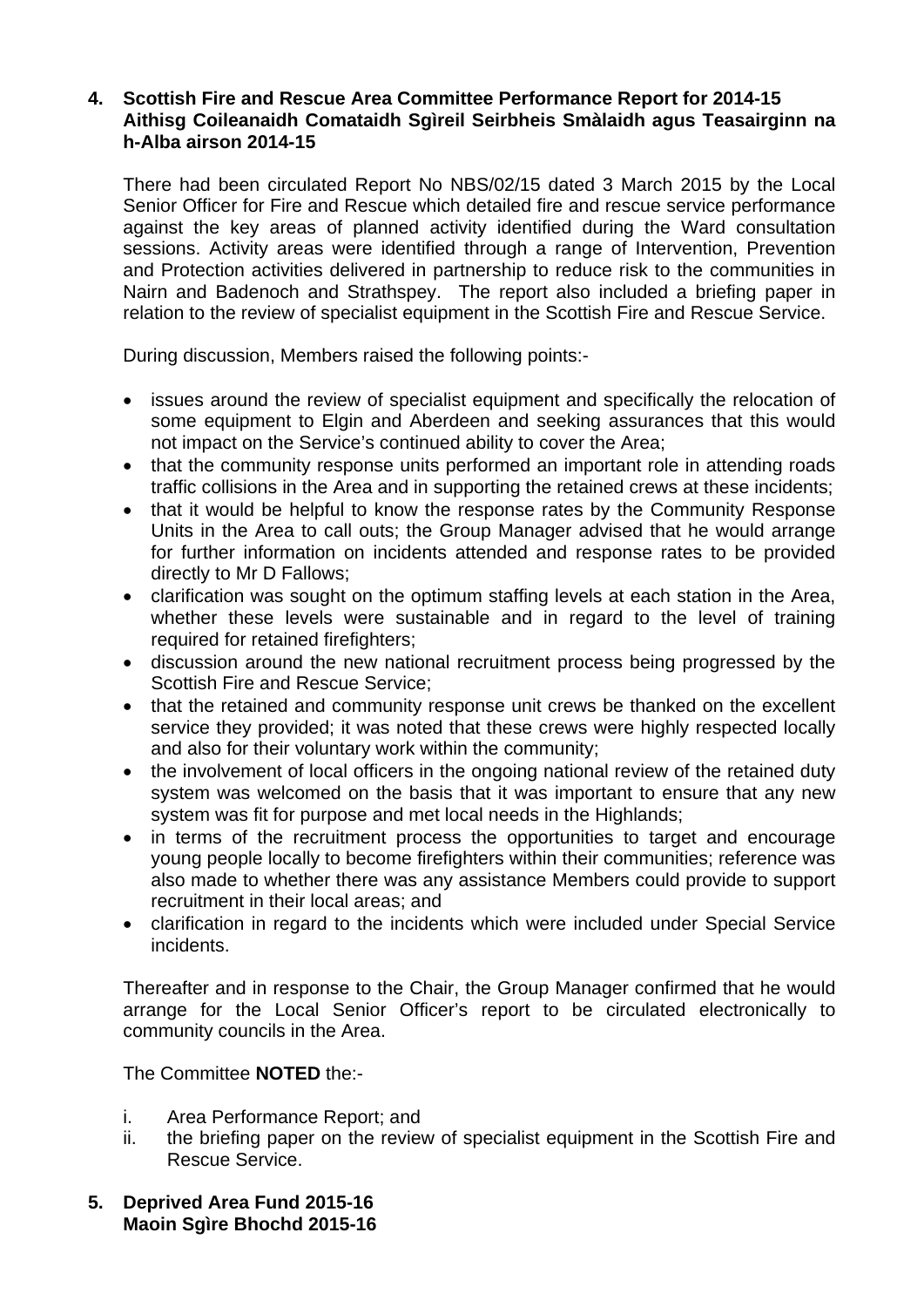**Declarations of Interest: Mrs L Macdonald and Mr L Fraser declared a nonfinancial interest in this item as members of the steering group in respect of the Nairn River Enterprise project, and Mr M Greene declared a non-financial interest in this item as a Director of Nairn Citizens Advice Bureau, but having applied the test outlined in Paragraphs 5.2 and 5.3 of the Councillors' Code of Conduct, concluded that their interests did not preclude their involvement in the discussion.** 

There had been circulated Report No NBS/03/15 dated 4 March 2015 by the Director of Development and Infrastructure which invited Members to consider recommendations for the allocation of the Deprived Area Fund for 2015-16 in the Nairn and Badenoch and Strathspey Area.

The Employability Team Leader advised of a correction to the report and confirmed that the uncommitted balance of the Fund in 2014-15 was £5,000 and not £6,151 as stated.

During discussion, Members raised the following points:-

- the Chair advised that she had received a positive report from the Nairn CAB in regard to the work carried out in regard to employability and training in the previous year; Members also commented on the quality of the work undertaken by the CAB in this regard and the local benefits delivered; and
- that Members looked forward to projects coming forward through the Nairn River Community Council's project and expressed support for the recommendation that the application be deferred to allow more detailed information to be sought on the detail of the proposals and on assistance from other funding sources.

The Committee:-

i. **APPROVED** the recommendations as follows:-

|       | Ref No. Applicant                    | <b>Amount</b> |
|-------|--------------------------------------|---------------|
| 10856 | <b>Nairn River Community Council</b> | Defer         |
| 10801 | Nairn Citizens Advice Bureau         | £9,318        |

- ii. **AGREED** to delegate decisions on the balance of the Funds in 2015-16 to the Director of Development and Infrastructure in consultation with the Chair of the Area Committee and Ward Members.
- **6. Nairn Academy Associated School Group Overview Sealladh Coitcheann air Buidheann Sgoiltean Co-cheangailte Acadamaidh Inbhir Narann**

**Declarations of Interest: Ms J Douglas and Mr M Green declared a non-financial interest in this item as Duke of Edinburgh's Awards Leaders, and as Members of**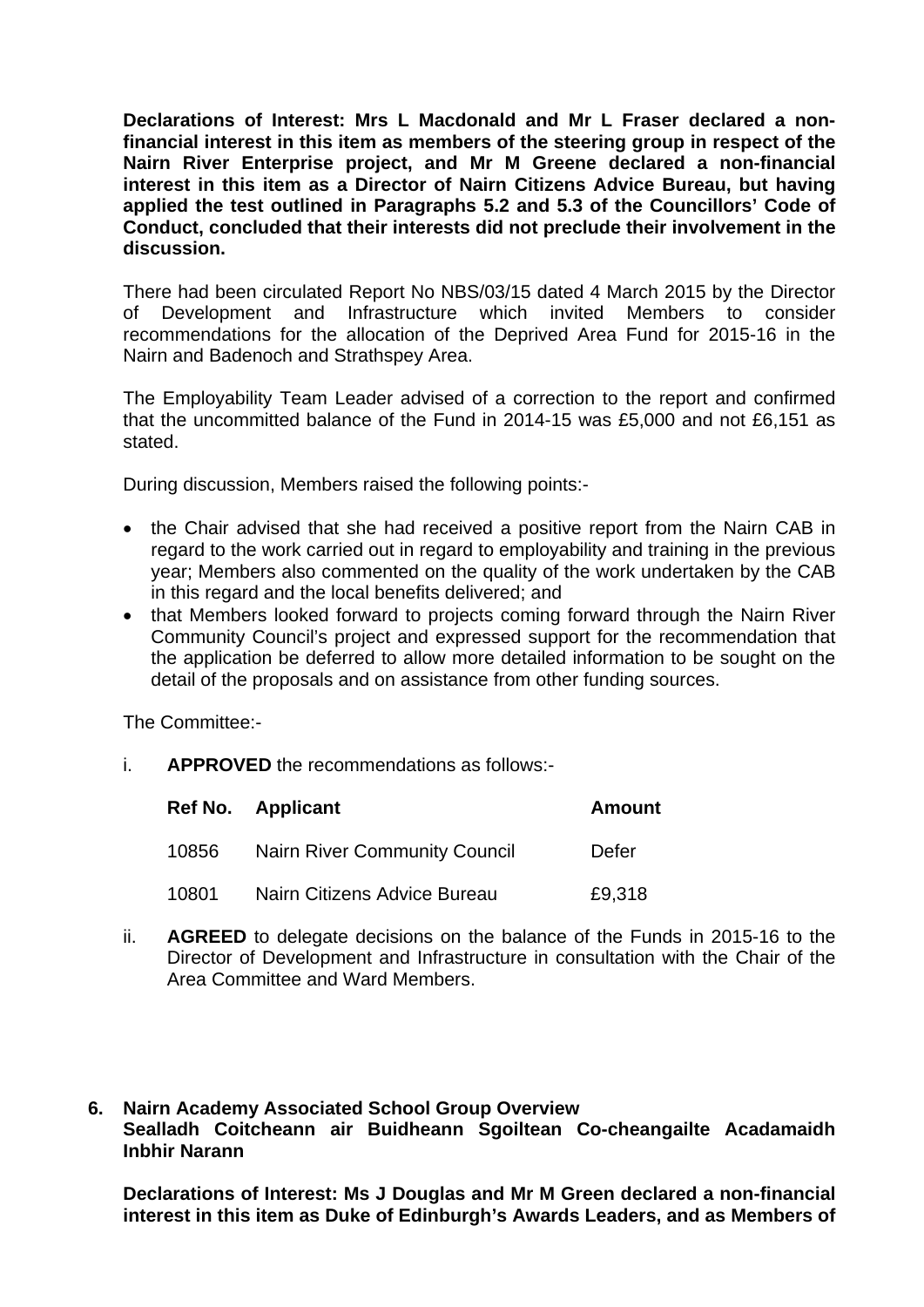**the Highland Awards Project Board, and Ms J Douglas also declared a nonfinancial interest in this item as a Director of High Life Highland, but having applied the test outlined in Paragraphs 5.2 and 5.3 of the Councillors' Code of Conduct, concluded that their interests did not preclude their involvement in the discussion.** 

There had been circulated Report No NBS/04/15 dated 5 March 2015 by the Director of Care and Learning which provided an update of key information in relation to the schools within the Nairn Academy Associated School Group (ASG) and useful updated links to further information in relation to these schools.

During discussion, Members raised the following points:-

- that the increase in user numbers achieved at Nairn Swimming Pool over the period 2011/12 to 2013/14 be welcomed and the staff commended on their success in this regard;
- it was suggested that there were deficiencies in the delivery of the Duke of Edinburgh's Award Scheme in Highland on the basis it currently operated in an ad hoc manner and was dependant on local arrangements and resources; it was suggested that a pan Highland coordinated approach be taken in regard to the delivery of the Award in schools in recognition of the value of introducing young people to the outdoors and maximising opportunities in this regard; key to this approach should be that active schools coordinators and youth development officers be given the remit to deliver the Scheme in schools;
- in regard to the above reference was made to the complexities associated with delivery of the Duke of Edinburgh's Award on the basis that there were different operating authorities, that a key ethos of the Award was that it was voluntary, and also that the funding arrangements for active school coordinators may not allow them to undertake this work within the timetable;
- in response to the above comments it was suggested therefore that a report be brought to a future meeting of the Committee on the Award and other achievement awards to consider issues such as current good practice, where gaps existed, how joint working between the agencies could be promoted and mechanisms for encouraging community involvement in such schemes;
- an explanation was sought on the reasons for the reduction in the number of users at Nairn Library and the mobile library; the Area Care and Learning Manager confirmed that he would investigate and report back directly to Mr L Fraser on this matter;
- clarification was sought in regard to the School Roll projections at Nairn Academy based on the current occupancy rates for feeder primary schools as detailed in the report; it was noted that roll numbers were projected to rise over the next ten years, reaching a peak of 93% occupancy in 2023/24 and levelling off thereafter;
- concern was expressed at snagging issues which had been experienced in respect of school buildings projects in the Area and in regard to the significant amount time senior school staff required to spend dealing with these problems; it was suggested that measures be considered to resolve these issues and provide appropriate support to school staff, and also to ensure that similar issues did not arise following completion of future buildings projects; and
- in regard to the above it was noted that these matters had been raised with the Service's Head of Resources and Estates Strategy Manager but that there was also a need to for Members and officials at an Area level to commit to continue to pursue this matter and to ensure appropriate support was provided to schools.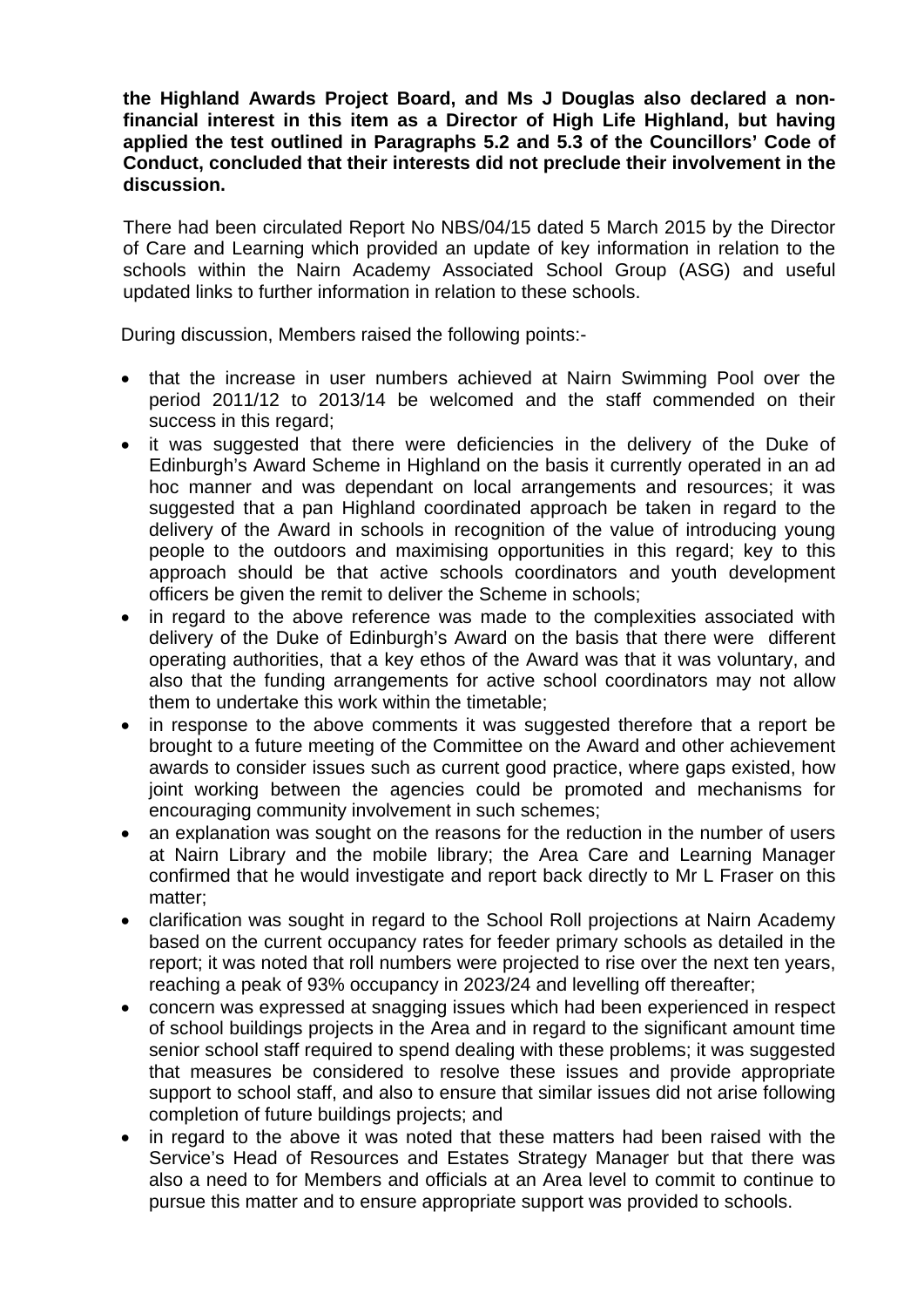The Committee:-

- i. **NOTED** the content of the report;
- ii. **AGREED** that measures to address the issues around snagging experienced with school buildings projects in the Area continue to be pursued in conjunction with the relevant officials and at an Area level; and
- iii. **AGREED** that a report to be brought to a future meeting of the Committee providing an overview of the Duke of Edinburgh's Award Scheme and other achievement awards.

**In accordance with Standing Order 18, with the consent of the meeting, Item 9 on the agenda was taken at this point.** 

**9. Nairn Common Good Fund: 2015/16 Budget Setting and Quarter 3 Monitoring Report for 2014/15 Maoin Math Choitcheann Inbhir Narann: Suidheachadh Buidseit 2015/16 agus Aithisg Sgrùdaidh Ràithe 3 airson 2014/15** 

There had been circulated joint Report No NBS/07/15 dated 3 March 2015 by the Director of Finance and the Inverness City Manager which invited Members to set the revenue budget for the Nairn Common Good Fund (NCGF) for the financial year 2015/16. It clarified:-

- Current governance arrangements
- Anticipated income (primarily from tenancy rentals)
- Proposed expenditure made to the Council for services rendered in support of the fund and how these services should be supported in the coming financial year and thereafter

It also asked Members to note the position of the NCGF as shown in the Quarter 3 Monitoring Statement and that progress was being made towards developing an investment strategy.

During discussion, Members raised the following points:-

- that the Ward Manager and staff be thanked for their hard work in bringing forward the report and ensuring that as much information as possible was in the public domain to ensure openness and transparency in respect of the Fund;
- that Members and officials continued to work together to improve the assets and income of the Fund and that the overall improved position of the Fund, and the fact surpluses were being achieved, should be welcomed;
- it was important that improved and robust documented procedures and practices be implemented in respect of the governance and administration of the Fund in line with comments included in the Community Empowerment Bill on common good funds which had identified varying practice in regard to the quality of governance by local authorities in relation to the duties imposed on them by legislation and case law; and
- in regard to the above the Chair provided an assurance that work was ongoing to ensure that appropriate procedures and best practice were being implemented in regard to governance and administration of the Fund.

Thereafter, the Committee:-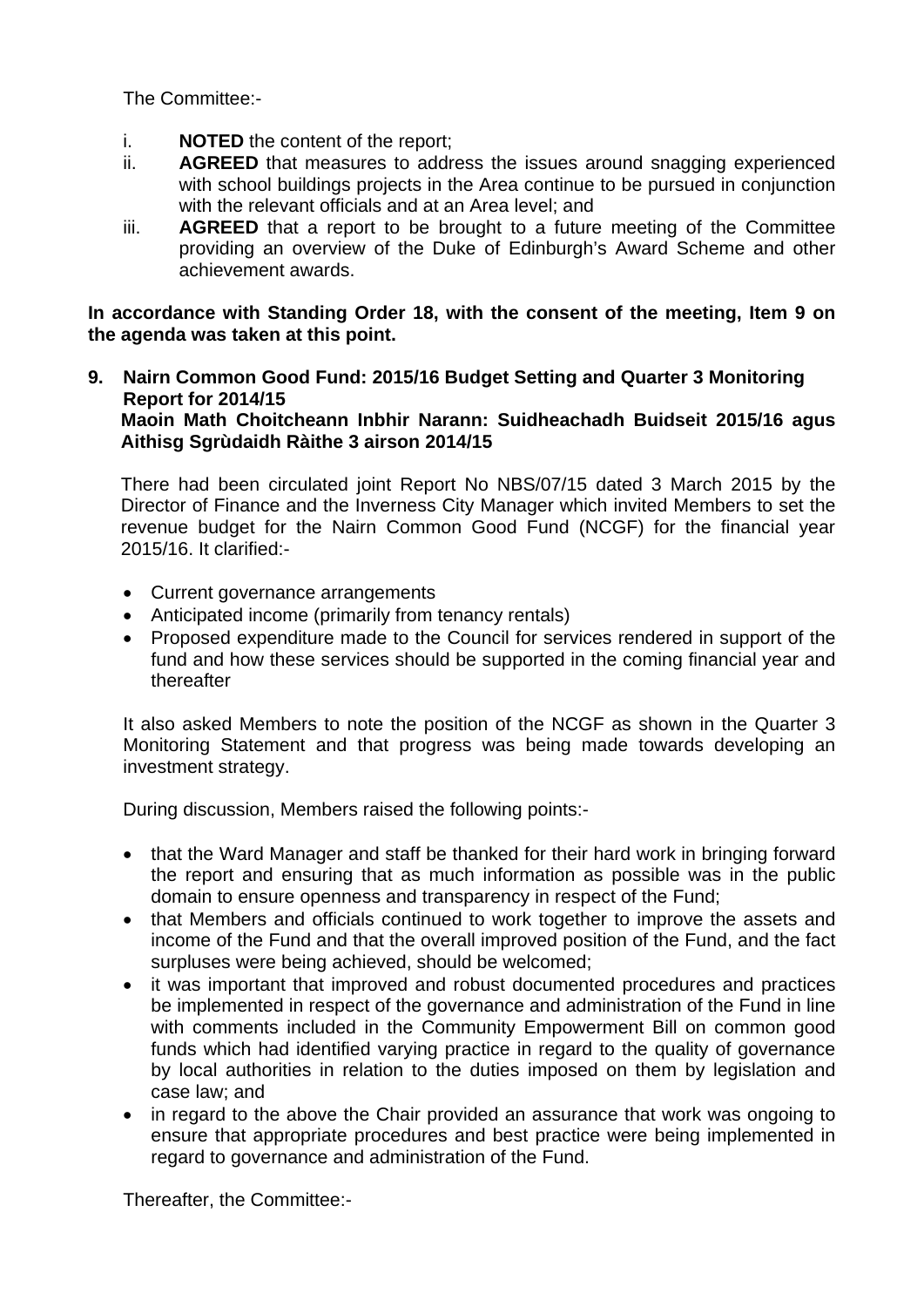- i. **AGREED** the Nairn Common Good Fund Revenue Budget for 2015/16 as detailed within the report;
- ii. **NOTED** the position of the Nairn Common Good Fund as shown in the Quarter 3 Revenue Monitoring Statement against Budget;
- iii. **NOTED** that the draft investment strategy for the Nairn Common Good Fund would now be brought before the June Area Committee; and
- iv. **AGREED** that update reports continue to be brought before Area Committee.

# **7. Housing Performance Report – 1 April to 31 December 2014 Aithisg Coileanaidh Taigheadais – 1 Giblean gu 31 Dùbhlachd 2014**

**Declaration of Interest: Mr L Fraser declared a non-financial interest in this item as a Sub-Contractor for the Housing Service in Nairn but, having applied the test outlined in Paragraphs 5.2 and 5.3 of the Councillors' Code of Conduct, concluded that his interest did not preclude his involvement in the discussion.** 

There had been circulated Report No NBS/05/15 dated 24 February 2015 by the Director of Community Services which provided information on how the Housing Section performed in relation to Scottish Social Housing Charter and other performance indicators during the first nine months of 2014/15.

During discussion, Members raised the following points:-

- concern at the average length of time taken to complete non-emergency repairs in Badenoch and Strathspey on the basis that the figures shown for 2014/15 were higher than the figures for 2013/14, with the exception of Quarter 3;
- concern that homeless presentations in Badenoch and Strathspey had more than doubled in Quarter 3 2014/15 when compared to the same period in 2013/14;
- it was requested that arrangements be made for progress reports on housing capital projects in the Area to be submitted to future meetings of the Committee;
- that clarity be provided around the figures shown for homeless prevention in Quarter 2 of 2014/15; the Area Community Services Manager advised that he would respond directly to Mr D Fallows on this matter;
- noting a correction to the figures at paragraph 4.4 of the report to the effect that in terms of current rent arrears the difference between the 2009/10 and the 2014/15 figure for Nairn was £2,247 and for Badenoch and Strathspey was £6,594.

The Committee:-

- i. **NOTED** the information provided on housing performance in the period 1 April to 31 December 2014; and
- ii. **AGREED** that arrangements be made for progress reports on housing capital projects in the Area to be submitted to future meetings of the Committee.

# **8. Landfill Community Fund Maoin Coimhearsnachd Làraich-Sgudail**

There had been circulated Report No NBS/06/15 dated 20 February 2015 by the Director of Community Services which invited Members to approve an application to the Highland Council Landfill Communities Fund by TCV Scotland for the sum of £10,000 toward the Nairn, Badenoch and Strathspey Green Gym project, details of which were provided at Appendix A